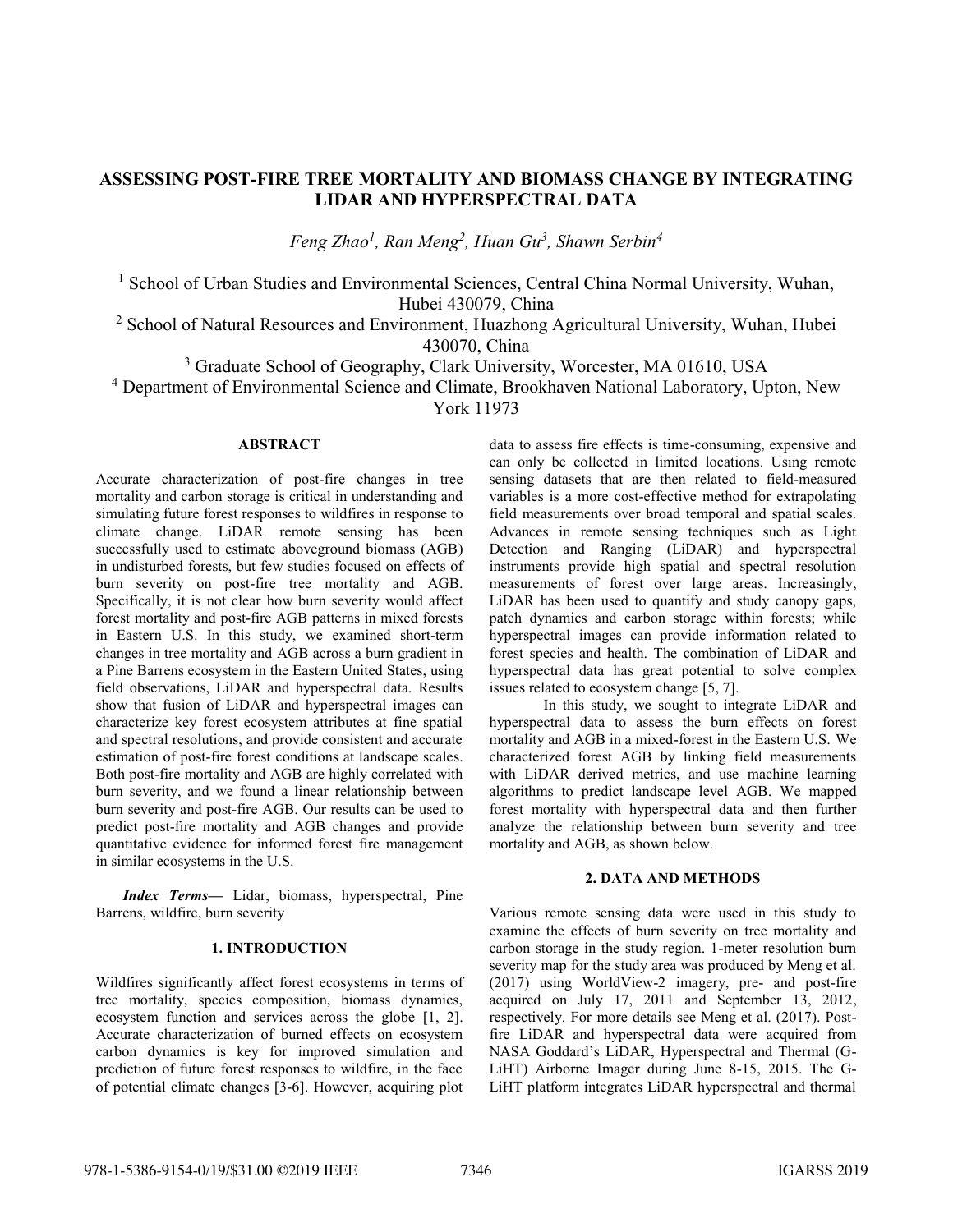instruments in one system to measure vegetation structure, foliar spectra and surface temperature at very high spatial resolution  $(\sim 1m)$  [8]. Common lidar metrics such as height, density, fractional cover and return statistics were calculated to examine post-fire forest structural change. Detailed lists of height metrics include: height bincentiles of 10, 20, 30, 40, 50, 60, 70, 80, 90; relative height density for heights fall into the intervals (unit is meter): [0, 0.5), [0.5, 1), [1, 1.5), [1.5, 3), [3, 6), [6, 9), [9, 12), [12, 15), [15, 20), [20, 30), [30, 40), which count points which fall into height intervals divided by the total number of points and scaled to a percentage; intensities related variables such as maximum, average and minimum intensities. The canopy cover was calculated as the number of first returns above 1.37-meter (breast-height) divided by the number of all first returns and output as a percentage.

In the spring of 2016, forest inventory data were collected within and around the burned areas of the Crescent Bow fire (Figure 1). A stratified random sampling approach was adopted to collect forest inventory information from 15 meter by 15-meter fixed area field plots, capturing burned effects across the study area. The main stratifications in this sampling approach was based on the moderate resolution MTBS burn severity map [9] and five plots were established and measured within each strata of the burn severity map (unburned, low, moderate, and high). For each plot, we measured diameter at breast height (DBH) for all trees with diameter >2.5cm, and also recorded species, crown conditions, crown position, canopy height, and crown base height.



**Figure 1**. Map of study area showing burned area location in the Pine Barren Ecosystem in Long Island, New York. Our study area consists of locations within the Lidar acquisition boundary that were burned in the Crescent Bow fire on April 9, 2012. 1-meter spatial resolution burn severity map for the Crescent Bow fire was produced by Meng et al. (2017).

We used allometric equations developed for oak and pine species in the study area [10] to calculate the AGB of each tree. We applied allometric equations for each tree onsite and aggregated plot level AGB by summing up each tree's AGB within the plot boundary. Only trees with DBH larger than 10cm were included in the calculations.

For landscape level AGB modeling, we used plotlevel AGB at five modeling radii (7.5m, 10.0m, 12.5m, 15.0m and 17.5m) and LiDAR metrics as the response and predictor variables, respectively. We then trained a Random Forest algorithm to predict wall-to-wall AGB values for the full LiDAR coverage area. Then we overlaid the high spatial resolution burn severity data, hyperspectral based mortality map with the AGB map, and analyzed the relationship between burn severity and tree mortality and AGB.

# **3. RESULTS**

#### **3.1. LiDAR-derived AGB (aboveground biomass)**

Using the Random Forest algorithm, we modeled the landscape-level AGB by linking measured plot-level AGB with LiDAR metrics and apply this relationship to areas with LiDAR coverage. Across the five modeling footprint radii, AGB was predicted best by using the canopy density LiDAR metric. We found a decreasing  $\mathbb{R}^2$  from 0.77 to 0.67 in predicting AGB from a radius of 7.5m to 17.5m. Based on this result, the regression model for 7.5m radius was employed to map AGB in our study area (Figure 2).



**Figure 2**. Lidar derived aboveground C density map for the study area.

#### **3.2. Effects of burn severity on tree mortality**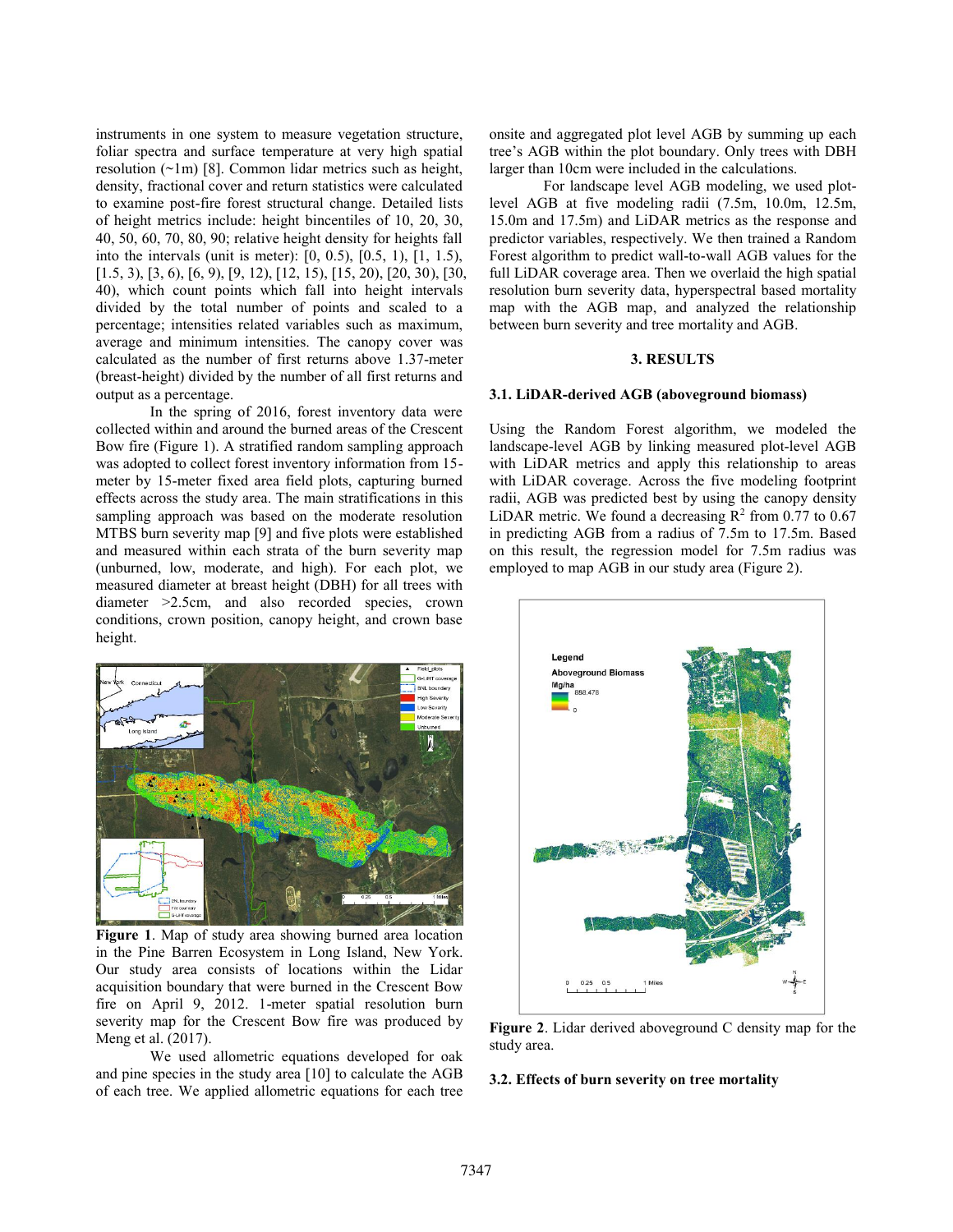We analyzed the effects of burn severity (unburned, low, moderate and high severities) on tree mortality using tree live or dead information derived from the hyperspectral data. Results show that percentages of dead trees increase as burn severity increased (Figure 3), with less than 3% survival in the high severity burns, followed by less than 30% and 60% of live trees after low and moderate burn severities, respectively.



**Figure 3**. Percentages of live and dead trees for unburned, low severity, moderate severity and high severity burns.

# **3.3. Relationship between burn severity and post-fire aboveground biomass**

Integrating results from high spatial resolution burn severity mapping, LiDAR-derived biomass and tree mortality from hyperspectral data, we modeled the relationship between AGB, burn severity and dead tree fractions, which shown in Figure 4. AGB changes were highly correlated with burn severity and the relationship can be expressed in a linear model with an  $\mathbb{R}^2$  of 0.73.



**Figure 4**. Changes of aboveground biomass following burn severity and tree mortality fractions in the study region.

### **4. CONCLUSIONS AND DISCUSSIONS**

Integration of LiDAR and hyperspectral data was effective in characterizing tree mortality and AGB at fine spatial resolution, with reasonably good accuracy. Tree mortality rates increased as burn severity intensified. Post-fire forest AGB was negatively related to burn severity and this relationship can be expressed as a linear model with  $\mathbb{R}^2$  of 0.73. While these results are encouraging, more efforts are still needed to further understand the species-specific effects of burn severity in the mixed forest ecosystem, e.g., responses of fire-tolerant and fire-intolerant species. In addition, results from this study could help with the prediction of future tree mortality and biomass change, and forest managers may also benefit from this quantitative relationship for more informed fire management, especially in fire-prone ecosystems such as eastern, U.S. Pine Barrens.

#### **5. ACKNOWLEDGMENTS**

This work was supported by the United States Department of Energy contract No. DE-SC0012704 to Brookhaven National Laboratory.